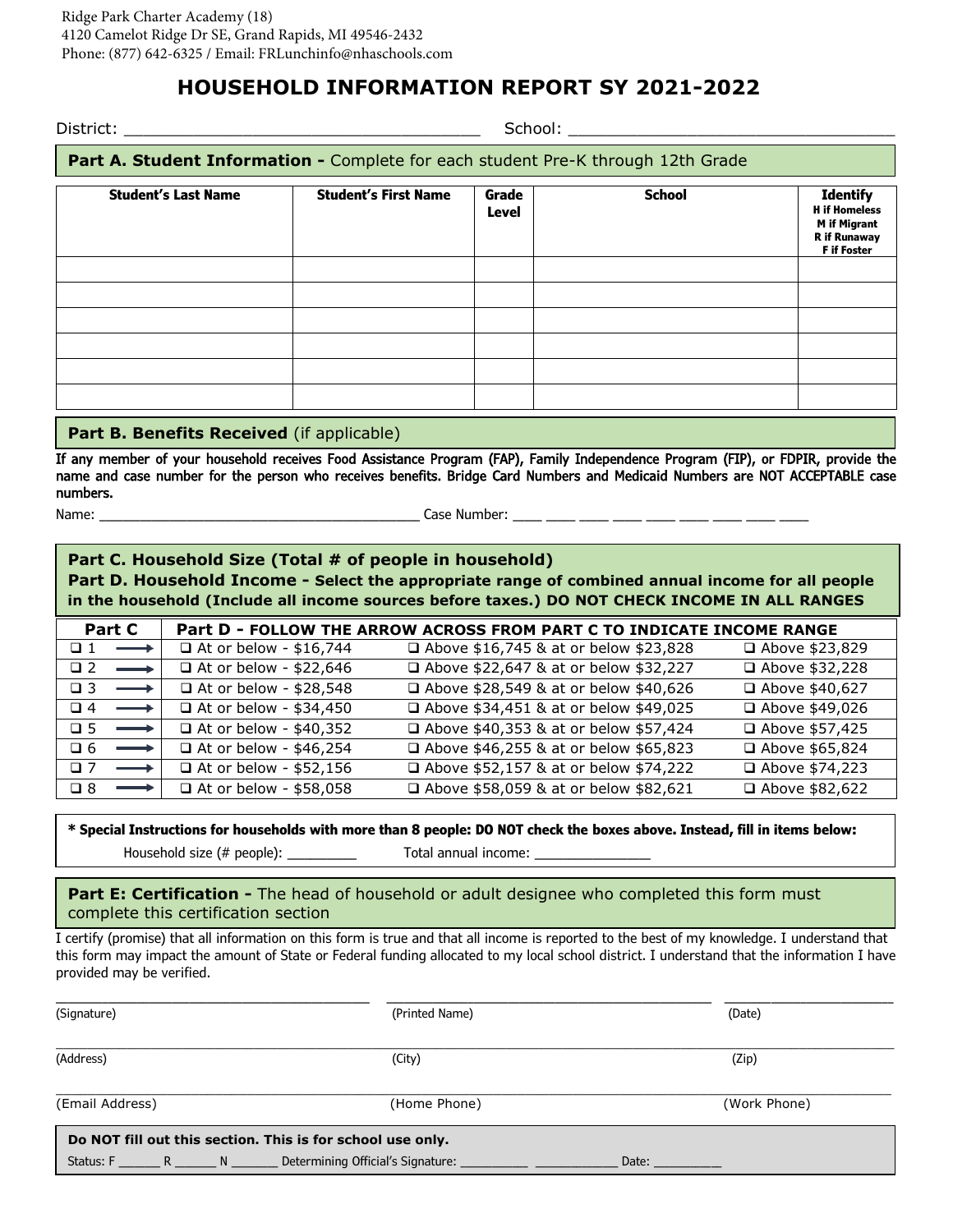# **INSTRUCTIONS FOR COMPLETING THE HOUSEHOLD INFORMATION REPORT**

This survey is used to determine eligibility for state benefits for which your child(ren)'s school may qualify. Please complete, sign, and return this form to your child's school.

If any member of your household receives benefits from the Food Assistance Program (FAP), Family Independence Program (FIP), or FDPIR, please follow these instructions:

Part A: Student Information – For each student in the household Pre-K through 12th grade, list the last name, first name, birthdate, grade level, school, and H if homeless, M if Migrant, R if Runaway or F if a Foster Child.

Part B: Benefits Received – If any household member, including adults, receives Food Assistance Program (FAP), Family Independence Program (FIP), or Food Distribution Program on Indian Reservations (FDPIR), provide the name and case number. Bridge Card Numbers and Medicaid Numbers are NOT ACCEPTABLE case numbers.

Part C: Household Size - Check the box for the total number of individuals living in your household. This should include all children and adults, related and un-related, that live in a single dwelling and share income and expenses.

Part D: Household Income – Skip this part

Part E – Certification - Sign the form. Print your name and date.

If your household does not receive benefits from the Food Assistance Program (FAP), Family Independence Program (FIP), or FDPIR, please follow these instructions:

Part A: Student Information - For each student in the household Pre-K through 12th grade, list the last name, first name, birthdate, grade level, school, and H if homeless, M if Migrant, R if Runaway or F if a Foster Child.

Part B: Benefits Received – Skip this part

Part C: Household Size – Check the box for the total number of individuals living in your household. This should include all children and adults, related and un-related, that live in a single dwelling and share income and expenses.

Part D: Household Income - Check the box for that shows the range of annual income for all people in your household. Make sure to include all of the following income sources: work, welfare, child support, alimony, pensions, retirement, Social Security, SSI, VA benefits, child income and/or all other income. The amount should be before any deductions for taxes, insurance, medical expenses, child support, etc.

Part E: Certification - Sign the form. Print your name and date.